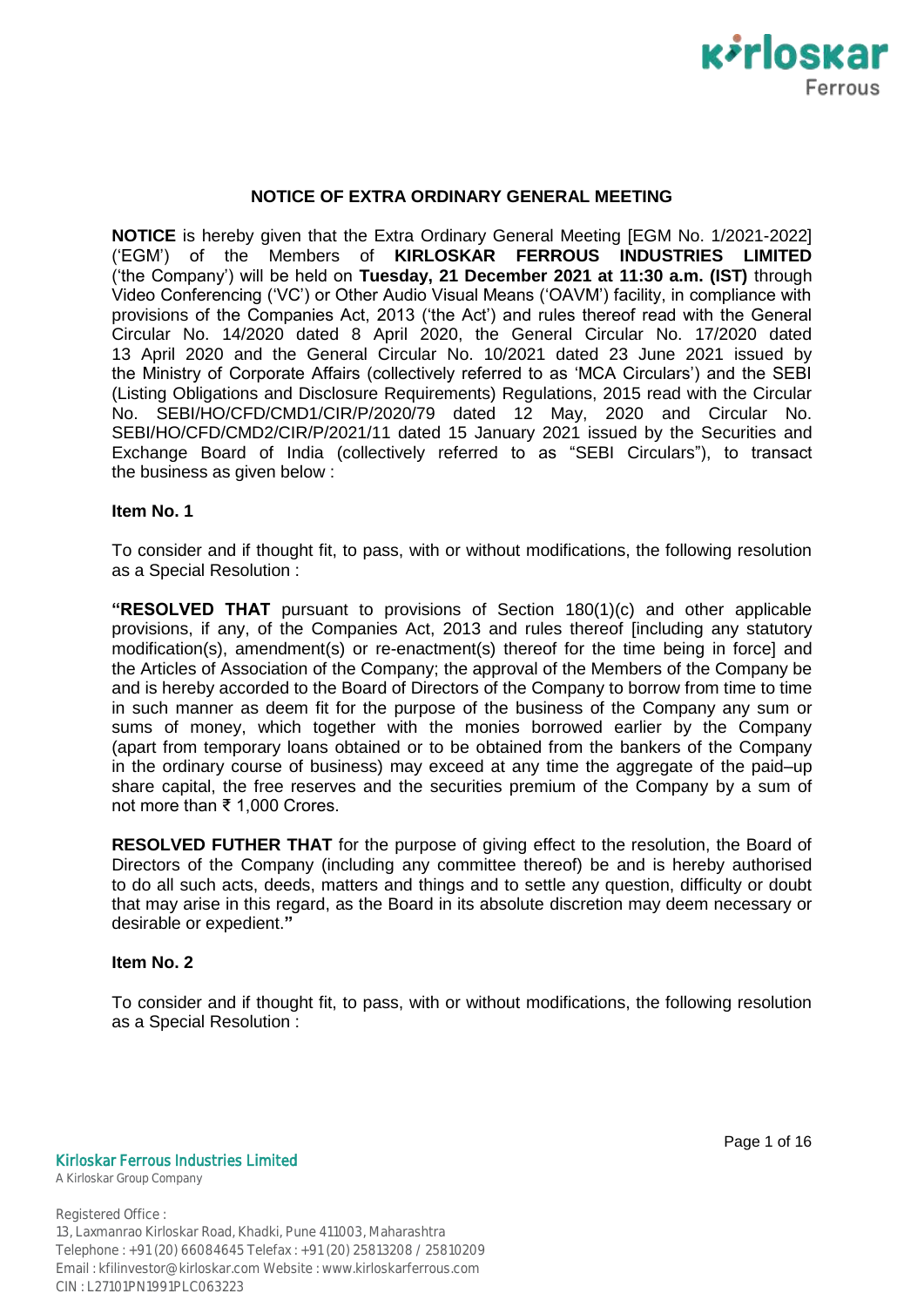

**"RESOLVED THAT** pursuant to the provisions of Section 186 of the Companies Act, 2013 read with the Companies (Meetings of Board and its Powers) Rules, 2014 and other applicable provisions, if any, of the Act read with the rules thereof [including any statutory modification(s), amendment(s) or re-enactment(s) thereof for the time being in force]; the approval of the Members of the Company be and is hereby accorded to the Board of Directors of the Company for :

- (i) giving loans to any person or other body corporate,
- (ii) giving guarantees or providing security in connection with a loan to any other body corporate or person,
- (iii) acquiring whether by way of subscription, purchase or otherwise, the securities of any other body corporate,

upto a sum, the aggregate outstanding of which shall not exceed at any time by ₹ 1,000 Crores over and above the aggregate of free reserves and securities premium account.

**RESOLVED FURTHER THAT** for the purpose of giving effect to the resolution, the Board of Directors (including any committee thereof) be and is hereby authorised to decide from time to time amounts to be invested, loans / guarantees to be given and securities to be provided to any person and / or bodies corporate within the above mentioned limits; finalize terms and conditions; execute necessary documents, delegate all or any of these powers to any sub-committee(s) / Director(s) / Officer(s) of the Company; to do all such acts, deeds, matters and things and to settle any question, difficulty or doubt that may arise in this regard, as the Board in its absolute discretion may deem necessary or desirable or expedient.**"**

## **Item No. 3**

To consider and if thought fit, to pass, with or without modifications, the following resolution as a Special Resolution :

**"RESOLVED THAT** pursuant to the provisions of Sections 42, 71, 179 and other applicable provisions, if any, of the Companies Act, 2013 read with the Companies (Prospectus and Allotment of Securities) Rules, 2014 and the Companies (Share Capital and Debentures) Rules, 2014, other applicable rules; the SEBI (Issue and Listing of Non Convertible Securities) Regulations, 2021, the SEBI (Listing Obligations and Disclosure Requirements) Regulations, 2015, other applicable laws and regulations [including any statutory modification(s), amendment(s) or re-enactment(s) thereof for the time being in force] and subject to the provisions of the Memorandum of Association and Articles of Association of the Company and such other laws, rules, regulations, guidelines, notifications, circulars as applicable and subject to such approvals, consents, permissions, sanctions of statutory, regulatory, appropriate authorities as may be necessary; the approval of the Members of the Company be and is hereby accorded to the Board of Directors of the Company [hereinafter referred to as the "Board", which term shall be deemed to include any committee constituted by the Board and any person authorised by the Board to exercise its powers, including the powers conferred by this resolution] to borrow or raise funds not exceeding ₹ 750 Crores by issuance of rated, listed, unsecured, redeemable, non-convertible debentures having a face value of ₹ 10,00,000 (Rupees Ten Lakh only) each, in one or more tranches, on private placement basis.

Kirloskar Ferrous Industries Limited

A Kirloskar Group Company

Page 2 of 16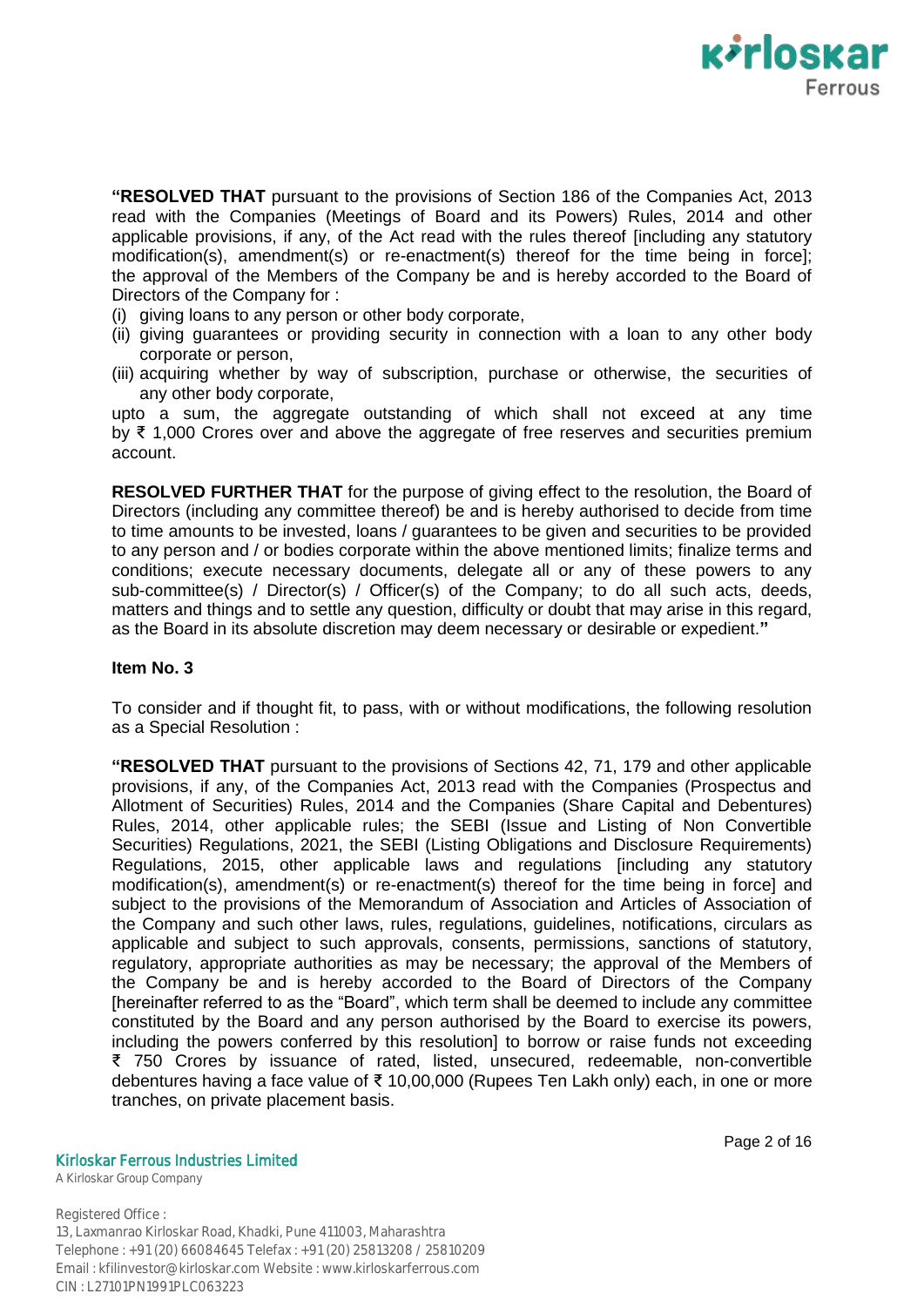

**RESOLVED FURTHER THAT** for the purpose of giving effect to the resolution, the Board be and is hereby authorised to determine, in its absolute discretion, terms and quantum of debentures, including consideration and utilization of proceeds, class of investors to whom such debentures are to be allotted, number of debentures to be issued in each tranche, issue price, redemption period, rate of interest, appointment / engagement of intermediaries, to do all such acts, deeds, matters and things and to settle any question, difficulty or doubt that may arise in this regard, as the Board in its absolute discretion may deem necessary or desirable or expedient.**"**

## **Item No. 4**

To consider and if thought fit, to pass, with or without modification(s), the following resolution as a Special Resolution :

**"RESOLVED THAT** pursuant to provisions of Sections 149, 150, 152, 160, 161 read with Schedule IV and all other applicable provisions, if any, of the Companies Act, 2013; rules thereof; the SEBI (Listing Obligations and Disclosure Requirements) Regulations, 2015 and other applicable rules and regulations [including any statutory modification(s), amendment(s) or re-enactment thereof for the time being in force] and the Articles of Association of the Company and based on the recommendation of the Nomination and Remuneration Committee and approval of the Board of Directors; Mr. Venkataramani Sathya Moorthy (DIN : 00229998), who was co-opted by the Board of Directors as an Additional Director in the category of Independent Director with effect from 22 October 2021 and in respect of whom a notice in writing has been received from a Member pursuant to provisions of Section 160 of the Companies Act, 2013 proposing his candidature for the office of a director, be and is hereby appointed as an Independent Director of the Company to hold office for a term upto 21 October 2026.**"**

> By order of the Board of Directors of Kirloskar Ferrous Industries Limited

Registered Office : 13, Laxmanrao Kirloskar Road, Khadki, Pune 411003. CIN : L27101PN1991PLC063223

Email : kfilinvestor@kirloskar.com Mayuresh Gharpure Pune : 25 November 2021 **Company Secretary** 

sd/-

### Kirloskar Ferrous Industries Limited

A Kirloskar Group Company

Registered Office :

13, Laxmanrao Kirloskar Road, Khadki, Pune 411003, Maharashtra Telephone : +91 (20) 66084645 Telefax : +91 (20) 25813208 / 25810209 Email : kfilinvestor@kirloskar.com Website : www.kirloskarferrous.com CIN : L27101PN1991PLC063223

Page 3 of 16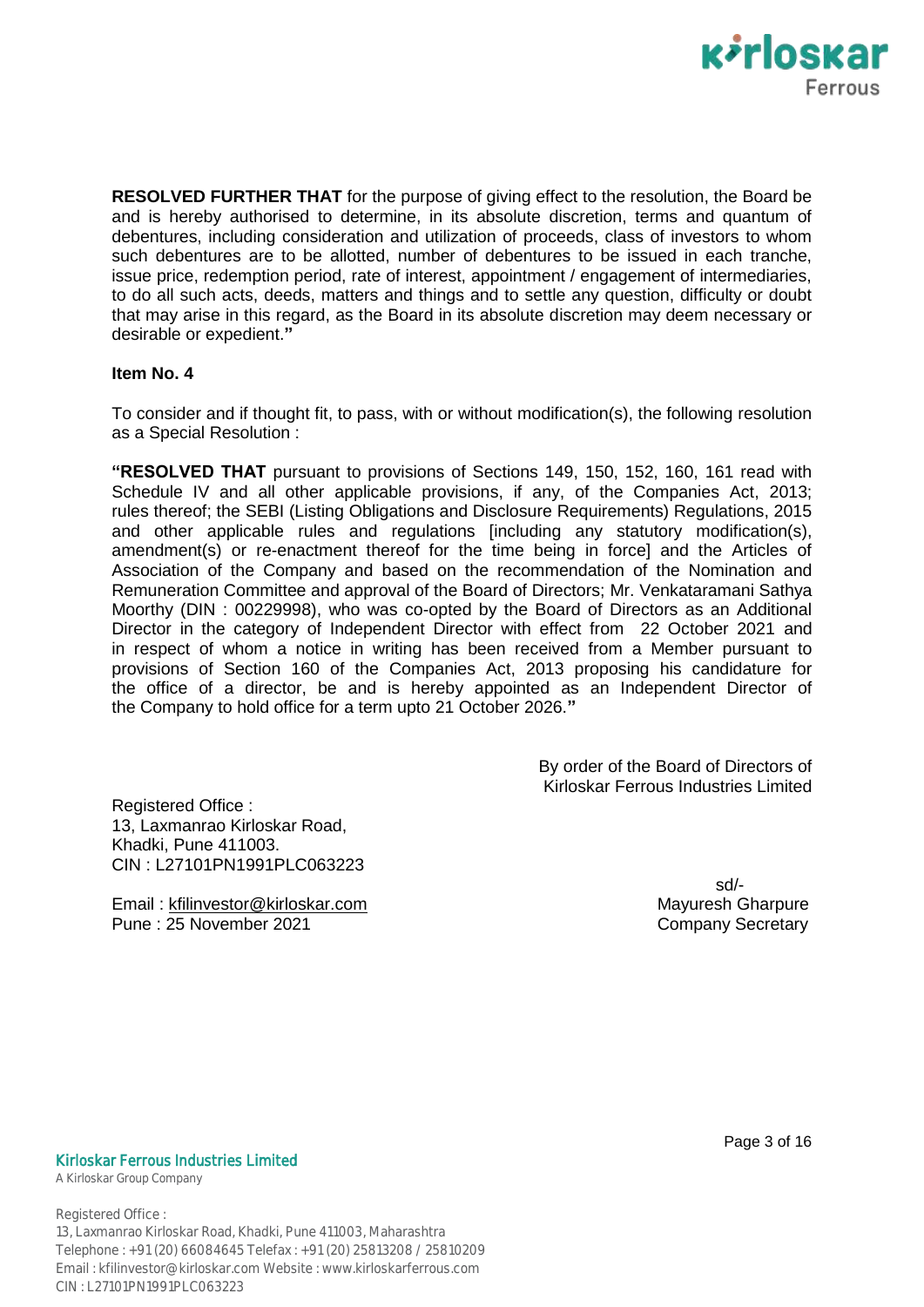

# **Notes :**

- 1. Pursuant to provisions of Section 102(1) of the Companies Act, 2013; the statement setting out material facts with respect to the special business to be transacted at the EGM is annexed hereto.
- 2. Procedure for attending the EGM through VC / OAVM facility :
	- In view of the continuing restrictions on the movement of persons at several places in the country and social distancing norms to be followed, the EGM will be held without physical presence of the Members at a common venue pursuant to provisions of the MCA Circulars and the SEBI Circulars.
	- Members are requested to follow detailed instructions provided below in the section "Instructions for e-voting and procedure for attending the EGM through VC / OAVM facility'.
	- A Member attending the EGM through VC / OAVM shall be counted for the purpose of reckoning the quorum under provisions of Section 103 of the Companies Act, 2013.
	- VC / OAVM facility for the EGM will be made available on the date of EGM from 15 minutes before the scheduled time till end of 15 minutes after the scheduled time for 1,000 Members on first come- first-served basis.

This restriction will not apply to a Member holding more than 2 percent or more shareholding, Promoters, Institutional Investors, Directors, Key Managerial Personnel, the Chairpersons of the Audit Committee, Nomination and Remuneration Committee and Stakeholders Relationship Committee, Auditors, etc. who are allowed to attend the EGM.

- Members are encouraged to join the EGM through Laptop / desktop for better experience and use internet with a good speed to avoid any disturbance. Participants connecting from mobile devices or tablets or through laptop connecting via mobile hotspot may experience audio /video loss due to fluctuation in their respective network. It is, therefore, recommended to use stable Wi-Fi or LAN connection to mitigate any kind of glitches.
- 3. Pursuant to the provisions of the Companies Act, 2013; a Member entitled to attend and vote at the EGM is entitled to appoint a proxy to attend and vote on his/her behalf and the proxy need not be a Member of the Company. Since the EGM is being held through VC / OAVM facility pursuant to provisions of

the MCA Circulars and the SEBI Circulars, the facility for appointment of a proxy will not be available for the EGM. Accordingly, proxy form and attendance slip are not annexed to the Notice of EGM.

4. Corporate Authorisation :

Corporate / Institutional Members intending to attend the EGM through their Authorised Representatives are requested to send scanned copy of the relevant Board Resolution / Authority Letter together with attested specimen signature of duly authorised representative(s) to the Scrutiniser by email to csmsp.office@gmail.com with a copy marked to evoting@nsdl.co.in from the registered email address.

Kirloskar Ferrous Industries Limited

A Kirloskar Group Company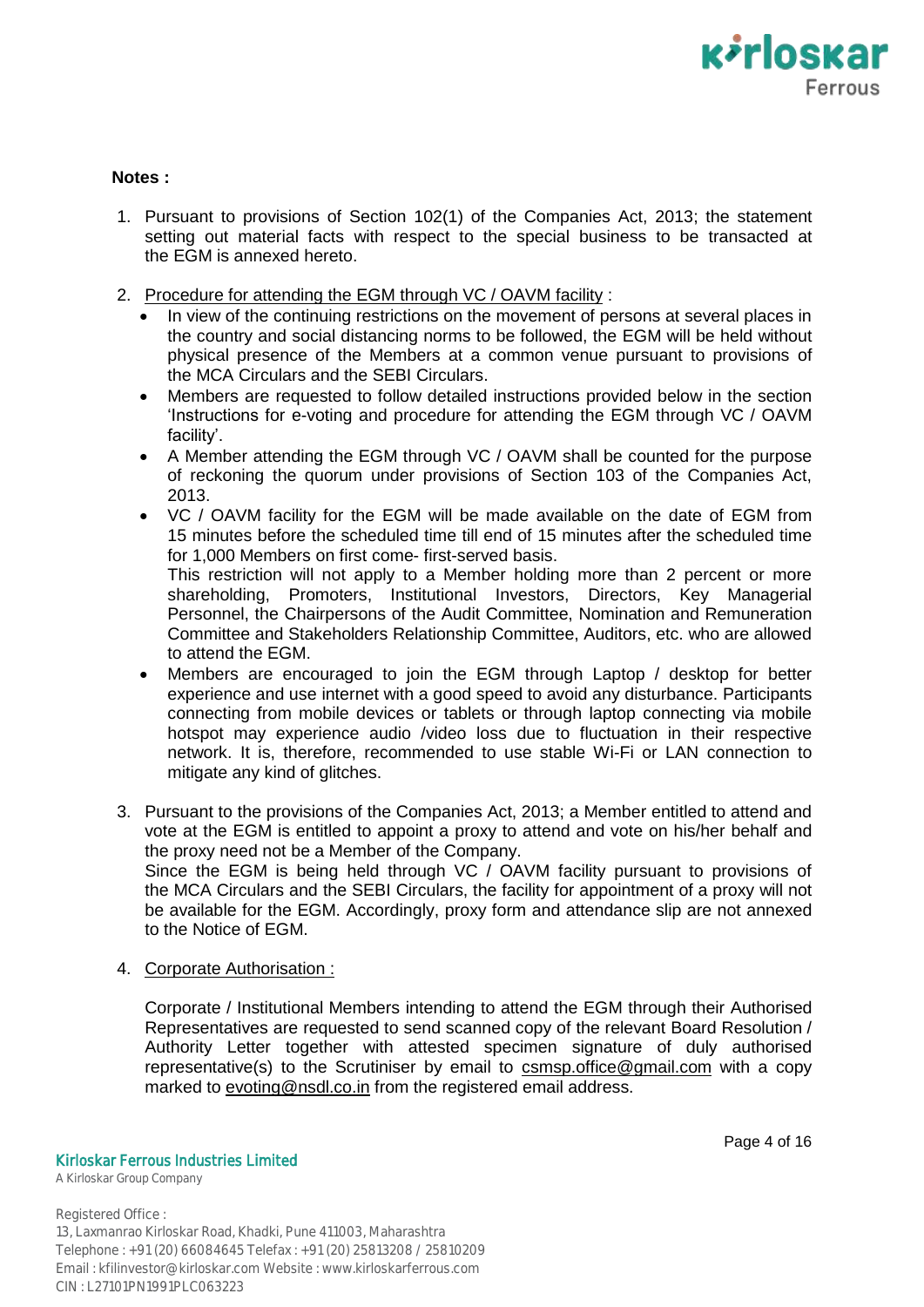

# 5. Inspection of Documents :

Electronic copy of relevant documents referred to in the Notice of EGM will be made available for inspection through email on the basis of a request for inspection being sent to email ID kfilinvestor@kirloskar.com

## 6. Members' Queries :

For smooth conduct of proceedings of the EGM; Members, who wish to receive information regarding businesses to be transacted at the EGM, are requested to send their queries in advance mentioning full name, DP ID and Client ID / Folio Number and contact number to kfilinvestor@kirloskar.com at least seven days in advance so as to enable the management to keep the information ready.

# 7. Speaker Registration for the EGM :

A Member, who wishes to ask questions or express views at the EGM, may register with the Company as a "Speaker" by sending a request by providing full name, DP ID and Client ID / Folio Number and contact number from the registered e-mail ID to kfilinvestor@kirloskar.com at least seven days in advance. A Member, who has registered with the Company as a speaker, will be allowed to ask questions or express views at the EGM.

For smooth conduct of proceedings of the EGM, Members may note that the Company reserves the right to restrict number of questions and speakers during the EGM depending upon availability of time.

- 8. A Member holding shares in electronic form is requested to intimate any change in address or bank details to the Depository Participant with whom the demat account is being maintained. A Member holding shares in physical form is requested to intimate any change in address or bank details to the Company or the Registrar and Share Transfer Agent.
- 9. Since the EGM will be conducted through VC / OAVM facility, the Route Map is not annexed to the Notice of EGM.

# **Instructions for E-Voting and procedure for attending the EGM through VC / OAVM facility**

Pursuant to provisions of Section 108 of the Companies Act, 2013 read with Rule 20 of the Companies (Management and Administration) Rules, 2014; Regulation 44 of the SEBI (Listing Obligations and Disclosure Requirements) Regulations, 2015 and the Secretarial Standard on General Meetings ("SS2") issued by the Institute of Company Secretaries of India, as amended; the Company is pleased to provide to the Members the facility to exercise the right to vote by electronic means through National Securities Depository Limited ("NSDL") in respect of the business to be transacted at the EGM.

Page 5 of 16

Kirloskar Ferrous Industries Limited

A Kirloskar Group Company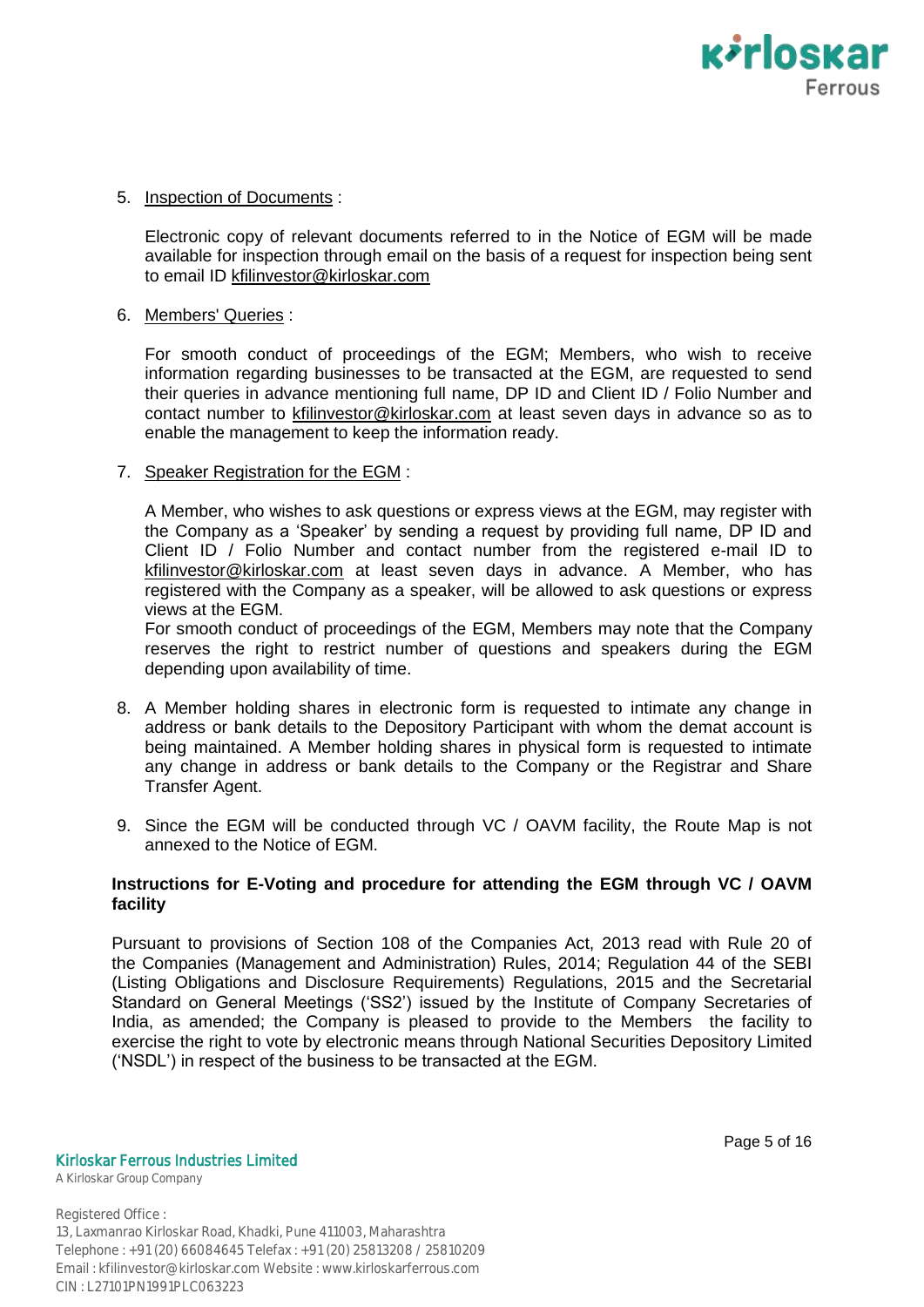

The Remote e-voting period commences on Saturday, 18 December 2021 at 9:00 a.m. (IST) and ends on Monday, 20 December 2021 at 5:00 p.m. (IST). During this period, the Members of the Company holding shares either in physical form or in dematerialized form as on the Cut-off date i.e. Tuesday, 14 December 2021 may cast the vote electronically through remote e-voting. The remote e-voting facility shall be disabled by NSDL for voting after 5:00 p.m. on Monday, 20 December 2021.

Voting rights shall be reckoned on the number of shares registered in the name of the Member as on the Cut-off date, i.e. Tuesday, 14 December 2021.

A Member attending the EGM, who has not cast the vote by means of remote e-voting, shall be able to cast the vote through e-voting at the EGM.

Members are requested to follow the instructions given below for casting the votes through e-voting and for attending the meeting through VC / OAVM facility :

## **Step 1 : Access to NSDL e-voting system**

# **A. Login method for e-Voting and joining virtual meeting for Individual shareholders holding securities in demat mode**

Pursuant to the Circular No. SEBI/HO/CFD/CMD/CIR/P/2020/242 dated 9 December 2020 issued by the SEBI on e-Voting facility provided by Listed Companies, e-voting process has been enabled for all the individual demat account holders, by way of single login credential, through their demat accounts / websites of Depositories / Depository Participants in order to increase the efficiency of the voting process.

Individual demat account holders would be able to cast their vote without having to register again with the e-voting service provider (ESP) thereby not only facilitating seamless authentication but also ease and convenience of participating in e-voting process.

Shareholders are advised to update their mobile number and email ID correctly in their demat accounts in order to access e-Voting facility.

Login method for Individual shareholders holding securities in demat mode is as given below:

| Type of                                                                                  | <b>Login Method</b>                                                                                                                                                                                                                                                                                                                                                                                                                                                                                                                                          |
|------------------------------------------------------------------------------------------|--------------------------------------------------------------------------------------------------------------------------------------------------------------------------------------------------------------------------------------------------------------------------------------------------------------------------------------------------------------------------------------------------------------------------------------------------------------------------------------------------------------------------------------------------------------|
| shareholders                                                                             |                                                                                                                                                                                                                                                                                                                                                                                                                                                                                                                                                              |
| Individual<br><b>Shareholders</b><br>Holding<br>securities in<br>demat mode<br>with NSDL | 1. If you are already registered for <b>NSDL IDeAS facility</b> , kindly visit the<br>e-Services website of NSDL. Open web browser by typing the<br>following URL: https://eservices.nsdl.com/ either on a personal<br>computer or on a mobile. Once the home page of e-Services is<br>launched, click on the "Beneficial Owner" icon under "Login" which<br>is available under "IDeAS" section. A new screen will open. You will<br>have to enter your User ID and Password. After successful<br>authentication, you will be able to see e-Voting services. |

## Kirloskar Ferrous Industries Limited

A Kirloskar Group Company

Registered Office :

13, Laxmanrao Kirloskar Road, Khadki, Pune 411003, Maharashtra Telephone : +91 (20) 66084645 Telefax : +91 (20) 25813208 / 25810209 Email : kfilinvestor@kirloskar.com Website : www.kirloskarferrous.com CIN : L27101PN1991PLC063223

Page 6 of 16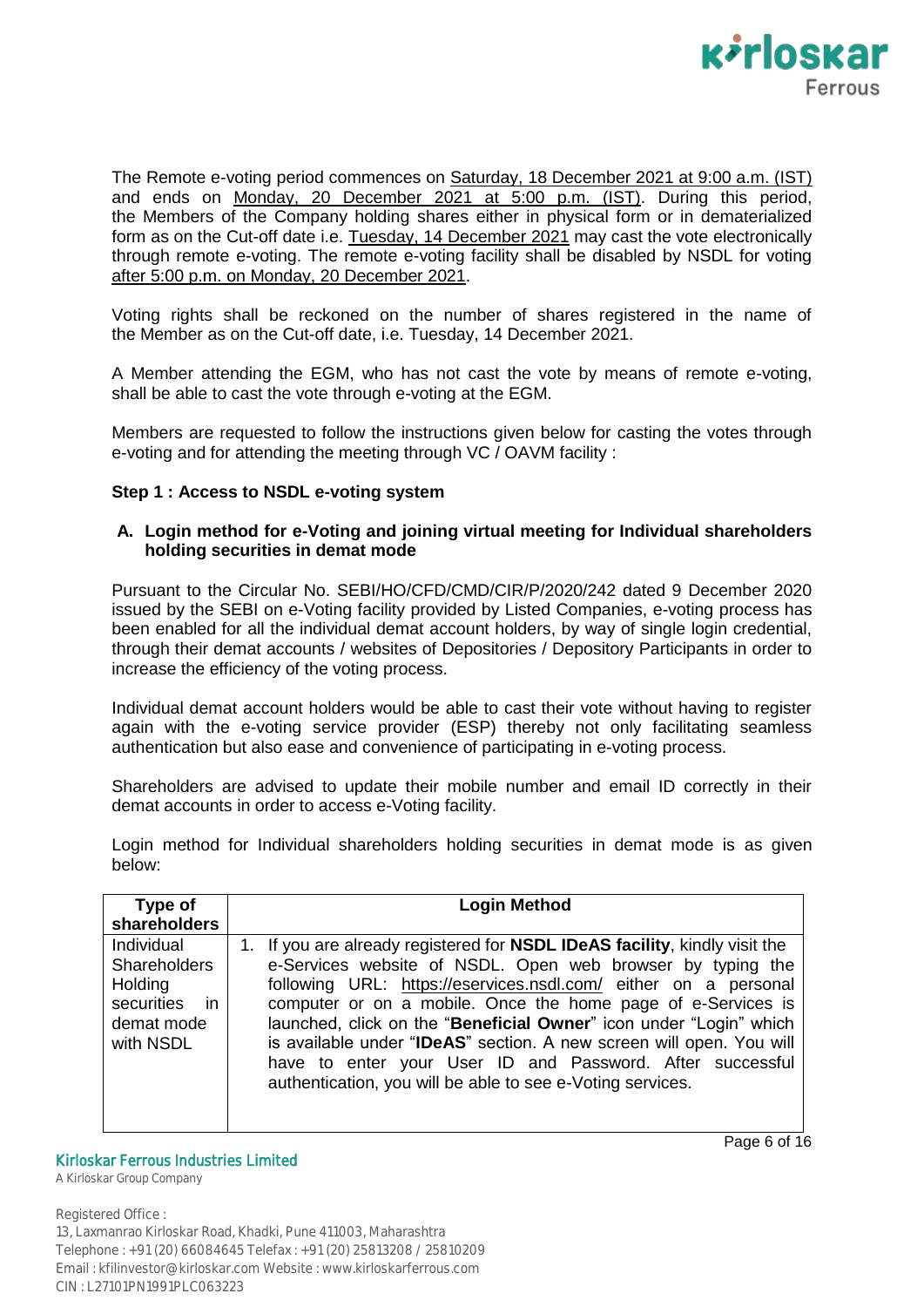

|                                                                                          | Click on "Access to e-Voting" under e-Voting services and you will be<br>able to see e-Voting page. Click on options available against<br>company name or e-Voting service provider - NSDL and you will be<br>re-directed to NSDL e-Voting website for casting your vote during the<br>remote e-Voting period or joining virtual meeting and voting during<br>the meeting.<br>2. If the user is not registered for IDeAS e-Services, option to register is<br>available at https://eservices.nsdl.com. Select "Register Online for<br>IDeAS"<br>Portal<br><b>click</b><br>at<br>or<br>https://eservices.nsdl.com/SecureWeb/IdeasDirectReg.jsp<br>3. Visit the e-Voting website of NSDL. Open web browser by typing the<br>following URL : https://www.evoting.nsdl.com/ either on a personal<br>computer or on a mobile. Once the home page of e-Voting system is<br>launched, click on the icon "Login" which is available under<br>'Shareholder / Member' section. A new screen will open. You will<br>have to enter your User ID (i.e. your sixteen digit demat account<br>number held with NSDL), Password / OTP and a Verification Code as<br>shown on the screen. After successful authentication, you will be<br>redirected to NSDL Depository site wherein you can see e-Voting<br>page. Click on options available against company name or e-Voting<br>service provider - NSDL and you will be redirected to e-Voting<br>website of NSDL for casting your vote during the remote e-Voting<br>period or joining virtual meeting and voting during the meeting. |
|------------------------------------------------------------------------------------------|------------------------------------------------------------------------------------------------------------------------------------------------------------------------------------------------------------------------------------------------------------------------------------------------------------------------------------------------------------------------------------------------------------------------------------------------------------------------------------------------------------------------------------------------------------------------------------------------------------------------------------------------------------------------------------------------------------------------------------------------------------------------------------------------------------------------------------------------------------------------------------------------------------------------------------------------------------------------------------------------------------------------------------------------------------------------------------------------------------------------------------------------------------------------------------------------------------------------------------------------------------------------------------------------------------------------------------------------------------------------------------------------------------------------------------------------------------------------------------------------------------------------------------------------------------------------|
| Individual<br><b>Shareholders</b><br>holding<br>securities in<br>demat mode<br>with CDSL | 1. Existing users, who have opted for Easi / Easiest, can login through<br>their User Id and password. Option will be made available to reach e-<br>Voting page without any further authentication.<br><b>URL</b><br>for<br>login<br>Easi<br>Easiest<br>The:<br>users<br>to<br>to<br>$\prime$<br>are<br>https://web.cdslindia.com/myeasi/home/login or www.cdslindia.com<br>and click on New System Myeasi.<br>2. After successful login of Easi / Easiest, the user will be also able to<br>see the E Voting Menu. The Menu will have links of e-Voting service<br>provider i.e. NSDL. Click on NSDL to cast your vote.<br>3. If the user is not registered for Easi/Easiest, option to register is<br>available<br>at<br>https://web.cdslindia.com/myeasi/Registration/EasiRegistration<br>4. Alternatively, the user can directly access e-Voting page by providing<br>demat Account Number and Income Tax PAN from a link in<br>www.cdslindia.com home page. The system will authenticate the user<br>by sending OTP on registered mobile number and Email Id as<br>recorded in the demat Account. After successful authentication, the<br>user will be provided links for the respective ESP i.e. NSDL where<br>the e-Voting is in progress.                                                                                                                                                                                                                                                                                                                      |

### Kirloskar Ferrous Industries Limited

A Kirloskar Group Company

Registered Office : 13, Laxmanrao Kirloskar Road, Khadki, Pune 411003, Maharashtra Telephone : +91 (20) 66084645 Telefax : +91 (20) 25813208 / 25810209 Email : kfilinvestor@kirloskar.com Website : www.kirloskarferrous.com CIN : L27101PN1991PLC063223

Page 7 of 16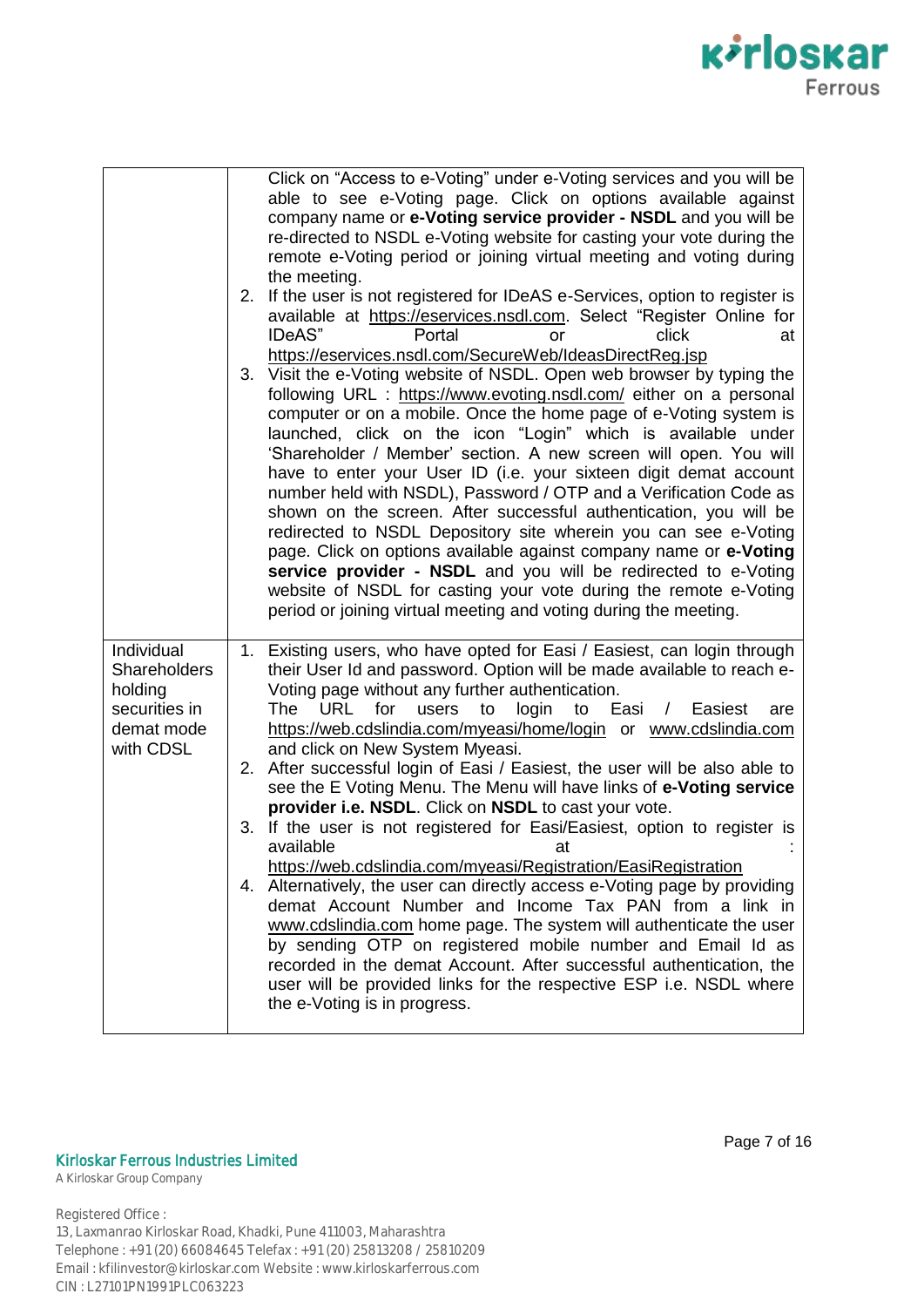

| Individual          | You can also login using the login credentials of your demat account     |
|---------------------|--------------------------------------------------------------------------|
| <b>Shareholders</b> | through your Depository Participant registered with NSDL / CDSL for      |
| (holding            | e-Voting facility. After login, you will be able to see e-Voting option. |
| securities in       | Once you click on e-Voting option, you will be redirected to NSDL / CDSL |
| demat mode)         | Depository site after successful authentication, wherein you can see     |
| login through       | e-Voting feature. Click on options available against company name or     |
| their               | e-Voting service provider-NSDL and you will be redirected to e-Voting    |
| depository          | website of NSDL for casting your vote during the remote e-Voting period  |
| participants        | or joining virtual meeting and voting during the meeting.                |

**Note** : Members, who are unable to retrieve User ID/ Password, are advised to use Forget User ID and Forget Password option available at abovementioned website.

Helpdesk for Individual Shareholders holding securities in demat mode for any technical issues related to login through Depository i.e. NSDL and CDSL:

| <b>Login Type</b>                                                                          | <b>Helpdesk Details</b>                                      |  |  |
|--------------------------------------------------------------------------------------------|--------------------------------------------------------------|--|--|
| <b>Individual Shareholders</b>                                                             | Members facing any technical issue in login can contact NSDL |  |  |
| helpdesk by sending a request at evoting@nsdl.co.in or call at<br>in<br>holding securities |                                                              |  |  |
| demat mode with NSDL                                                                       | Toll Free Number 1800 1020 990 and 1800 22 44 30.            |  |  |
| <b>Individual Shareholders</b>                                                             | Members facing any technical issue in login can contact CDSL |  |  |
|                                                                                            | holding securities in helpdesk by sending a<br>request<br>at |  |  |
| demat mode with CDSL                                                                       | helpdesk.evoting@cdslindia.com or contact at 022-23058738    |  |  |
|                                                                                            | or 022-23058542/43                                           |  |  |

## **B. Login Method for e-Voting and joining virtual meeting for shareholders other than Individual shareholders holding securities in demat mode and shareholders holding securities in physical mode**

How to Log-in to NSDL e-Voting website?

- 1. Visit the e-Voting website of NSDL. Open web browser by typing the following URL: https://www.evoting.nsdl.com/ either on a personal computer or on a mobile.
- 2. Once the home page of e-Voting system is launched, click on the icon "Login" which is available under "Shareholders / Members" section.
- 3. A new screen will open. You will have to enter your User ID, your Password / OTP and a Verification Code as shown on the screen.

Alternatively, if you are registered for NSDL eservices i.e. IDEAS, you can log-in at https://eservices.nsdl.com/ with your existing IDEAS login. Once you log-in to NSDL eservices after using your log-in credentials, click on e-Voting and you can proceed to Step 2 i.e. Cast your vote electronically.

Kirloskar Ferrous Industries Limited

A Kirloskar Group Company

Page 8 of 16

Registered Office : 13, Laxmanrao Kirloskar Road, Khadki, Pune 411003, Maharashtra Telephone : +91 (20) 66084645 Telefax : +91 (20) 25813208 / 25810209 Email : kfilinvestor@kirloskar.com Website : www.kirloskarferrous.com

CIN : L27101PN1991PLC063223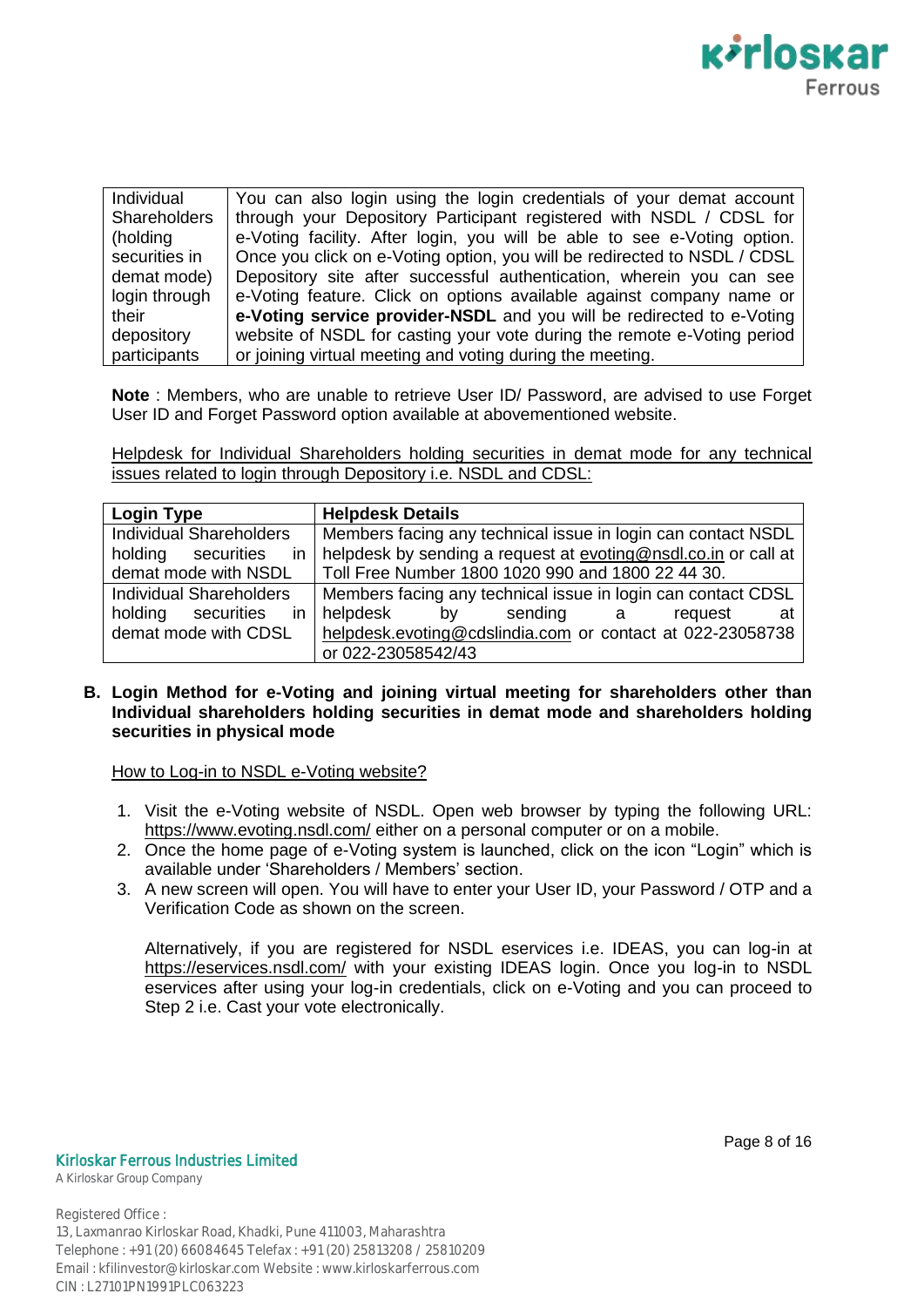**Kirloskar** Ferrous

4. Your User ID details are given below :

| Manner of holding shares i.e.<br>Demat (NSDL or CDSL) or<br>physical                        | Your User ID is:                                                                                                                                                                        |
|---------------------------------------------------------------------------------------------|-----------------------------------------------------------------------------------------------------------------------------------------------------------------------------------------|
| a) For Members who hold<br>shares in demat account with<br>NSDL.<br>b) For Members who hold | 8 Character DP ID followed by 8 Digit Client ID<br>For example if your DP ID is IN300*** and Client<br>ID is 12****** then your user ID is IN300***12******.<br>16 Digit Beneficiary ID |
| shares in demat account with<br>CDSL.                                                       | For<br>example if your Beneficiary<br>- ID<br><b>is</b><br>12*************** then your user ID is 12***************                                                                     |
| c) For Members holding shares<br>in Physical Form.                                          | EVEN Number followed by Folio Number<br>registered with the company.<br>For example, if Folio Number is 001*** and EVEN<br>is 118883, then user ID is 118883001***                      |

- 5. Password details for shareholders other than Individual shareholders are given below :
	- a) If you are already registered for e-Voting, then you can use your existing password to login and cast your vote.
	- b) If you are using NSDL e-Voting system for the first time, you will need to retrieve the "initial password" which was communicated to you. Once you retrieve your "initial password", you need to enter the "initial password" and the system will force you to change your password.
	- c) How to retrieve your 'initial password'?
		- If your email ID is registered in your demat account or with the Company, your "initial password" is communicated to you on your email ID. Trace the email sent to you from NSDL from your mailbox. Open the email and open the attachment i.e. a .pdf file. Open the .pdf file. The password to open the .pdf file is your 8 digit client ID for NSDL account, last 8 digits of client ID for CDSL account or folio number for shares held in physical form. The .pdf file contains your "User ID" and your "initial password".
		- If your email ID is not registered, please follow steps mentioned below in process for those shareholders whose email ids are not registered.
- 6. If you are unable to retrieve or have not received the "Initial password" or have forgotten your password:
	- a) Click on "Forgot User Details / Password?"(If you are holding shares in your demat account with NSDL or CDSL) option available on www.evoting.nsdl.com
	- b) Physical User Reset Password?" (If you are holding shares in physical mode) option available on www.evoting.nsdl.com
	- c) If you are still unable to get the password by aforesaid two options, you can send a request at evoting@nsdl.co.in mentioning your demat account number / folio number, your Income Tax PAN, your name and your registered address etc.
	- d) Members can also use the OTP (One Time Password) based login for casting the votes on the e-Voting system of NSDL.

Kirloskar Ferrous Industries Limited

A Kirloskar Group Company

Registered Office :

13, Laxmanrao Kirloskar Road, Khadki, Pune 411003, Maharashtra Telephone : +91 (20) 66084645 Telefax : +91 (20) 25813208 / 25810209 Email : kfilinvestor@kirloskar.com Website : www.kirloskarferrous.com CIN : L27101PN1991PLC063223

Page 9 of 16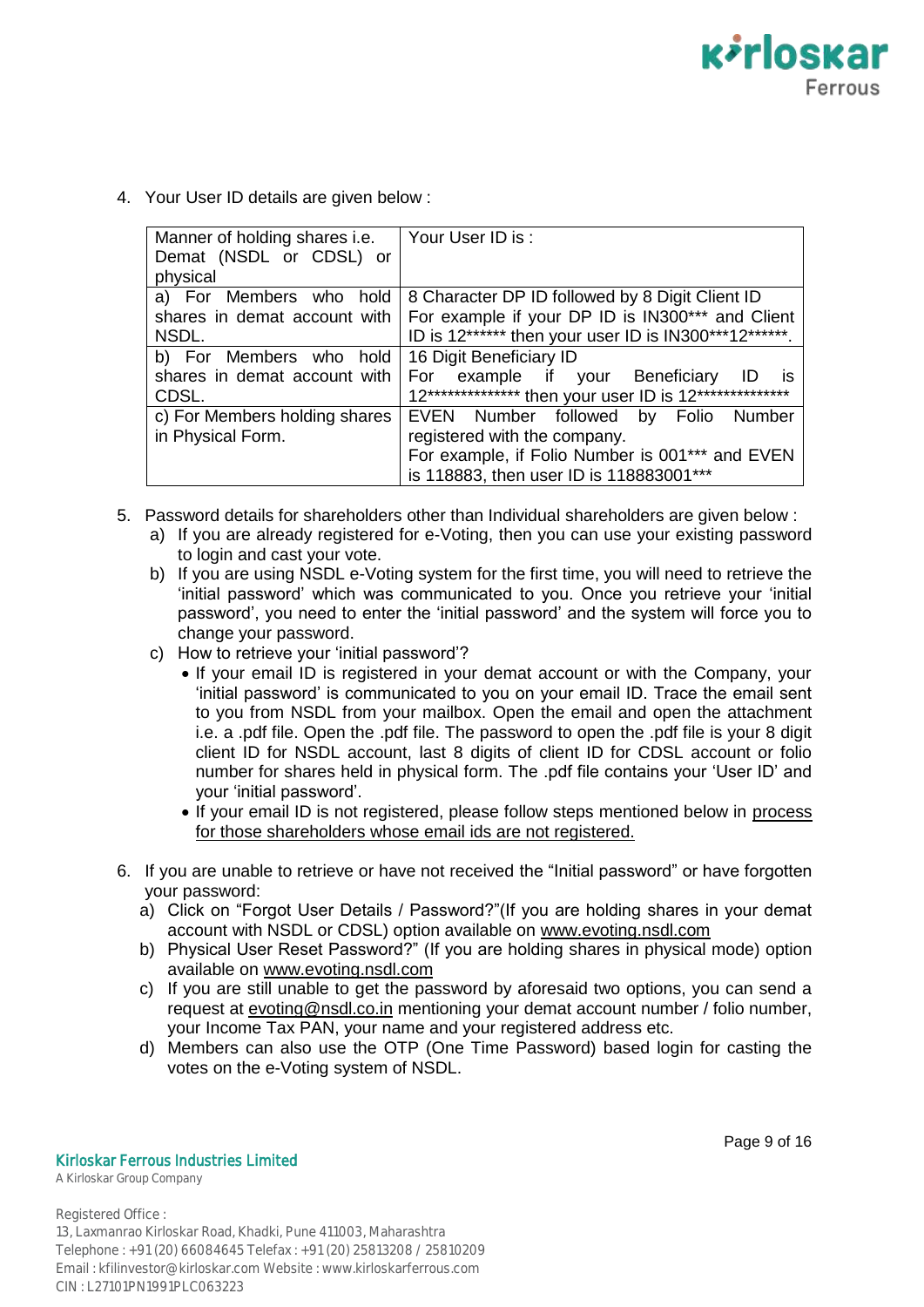

- 7. After entering your password, tick on Agree to "Terms and Conditions" by selecting on the check box.
- 8. Now, you will have to click on "Login" button.
- 9. After you click on the "Login" button, Home page of e-Voting will open.

# **Step 2: Cast your vote electronically and join General Meeting on NSDL e-Voting system**

How to cast your vote electronically and join General Meeting on NSDL e-Voting system?

- 1. After successful login at Step 1, you will be able to see "EVEN" of all the companies, in which you are holding shares and whose voting cycle and General Meeting is in active status.
- 2. Select "EVEN" of company for which you wish to cast your vote during the remote e-Voting period and casting your vote during the General Meeting. For joining virtual meeting, you need to click on "VC/OAVM" link placed under "Join General Meeting".
- 3. Now you are ready for e-Voting as the Voting page opens.
- 4. Cast your vote by selecting appropriate options i.e. assent or dissent, verify / modify the number of shares for which you wish to cast your vote and click on "Submit" and also "Confirm" when prompted.
- 5. Upon confirmation, the message "Vote cast successfully" will be displayed.
- 6. You can also take the printout of the votes cast by you by clicking on the print option on the confirmation page.
- 7. Once you confirm your vote on the resolution, you will not be allowed to modify your vote.

Process for those shareholders, whose email ids are not registered with the Depository Participants / the Company / the R & T Agent for procuring user id and password and registration of e mail ids for e-voting for the resolutions set out in the Notice :

- Members, whose shares are held in physical mode, are requested to provide Folio Number, Name of shareholder, scanned copy of the share certificate (front and back), Income Tax PAN (self attested scanned copy of PAN card), AADHAR (self attested scanned copy of Aadhar Card) by email to kfilinvestor@kirloskar.com
- Members, whose shares are held in demat mode, are requested to provide DPID-CLID (16 digit DPID + CLID or 16 digit Beneficiary ID), Name, client master or copy of Consolidated Account Statement, Income Tax PAN (self attested scanned copy of PAN card), AADHAR (self attested scanned copy of Aadhar Card) to kfilinvestor@kirloskar.com If you are an Individual shareholder holding securities in demat mode, you are requested to refer to the login method explained at step 1(A) i.e. Login method for e-Voting and joining virtual meeting for Individual shareholders holding securities in demat mode.
- Alternatively, a member may send a request to evoting@nsdl.co.in for procuring user id and password for e-voting by providing above mentioned documents.

Kirloskar Ferrous Industries Limited

A Kirloskar Group Company

Page 10 of 16

Registered Office :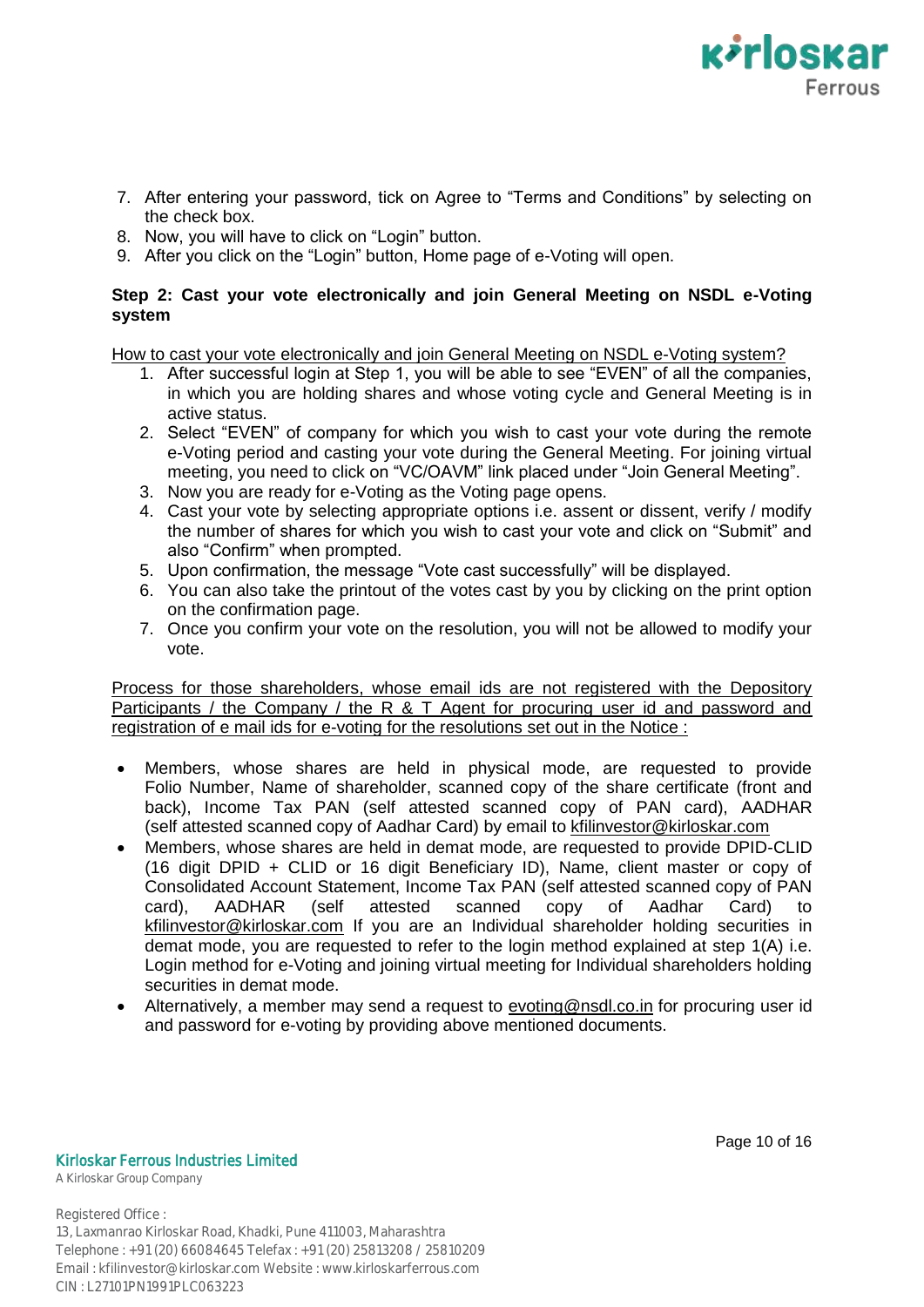

 In terms of Circular No. SEBI/HO/CFD/CMD/CIR/P/2020/242 dated 9 December 2020 issued by the SEBI on e-Voting facility provided by Listed Companies, Individual shareholders holding securities in demat mode are allowed to vote through their demat accounts maintained with Depositories and Depository Participants. Shareholders are required to update their mobile number and email ID correctly in their demat account in order to access e-Voting facility.

Instructions for e-voting on the date of EGM are as given below :

- Procedure for e-voting on the date of the EGM is same as per instructions mentioned above for the remote e-voting.
- Only those Members, who will be present in the EGM through VC / OAVM facility and have not cast their votes on the resolutions through remote e-voting and are otherwise not barred from doing so, shall be eligible to vote through e-voting system at the EGM.
- A Member, who has cast the vote by remote e-voting, may also attend the EGM but shall not be entitled to cast the vote again.

General Instructions for e-voting :

- Institutional shareholders (i.e. other than individuals, HUF, NRI etc.) are required to send scanned copy (PDF / JPG Format) of the relevant Board Resolution / Authority letter etc. with attested specimen signature of duly authorized signatory(ies), who are authorized to vote, to the Scrutinizer by e-mail to csmsp.office@gmail.com with a copy marked to evoting@nsdl.co.in
- It is strongly recommended not to share your password with any other person and take utmost care to keep your password confidential. Login to the e-voting website will be disabled upon five unsuccessful attempts to key in the correct password. In such an event, you will need to go through the "Forgot User Details/Password?" or "Physical User Reset Password?" option available on www.evoting.nsdl.com to reset the password.
- Once a Member casts the vote on a resolution, the Member shall not be allowed to change it subsequently.
- In case of any queries, you may refer the Frequently Asked Questions (FAQs) and evoting user manual for members available at the "Downloads section" of www.evoting.nsdl.com

You can also contact Ms. Pallavi Mhatre, Assistant Manager via e-mail at evoting@nsdl.co.in or call Toll Free Number 1800 1020 990 and 1800 22 44 30.

- You can also update your mobile number and e-mail id in the user profile details of the Folio, which may be used for sending future communication(s).
- Any person holding shares in physical form and non-individual shareholders, who acquires shares of the Company and becomes Member of the Company after dispatch of the Notice and holds shares as of the Cut-off Date may obtain the login ID and password by sending a request from the registered email ID to evoting@nsdl.co.in

 However, if you are registered earlier with the NSDL for e-voting, then you can use your existing user ID and password for casting your vote. If you forgot your password, you can reset your password by using "Forgot User Details / Password" or Physical User Reset Password" option available on www.evoting.nsdl.com or call Toll Free Number 1800 1020 990 and 1800 22 44 30.

Page 11 of 16

Kirloskar Ferrous Industries Limited

A Kirloskar Group Company

Registered Office :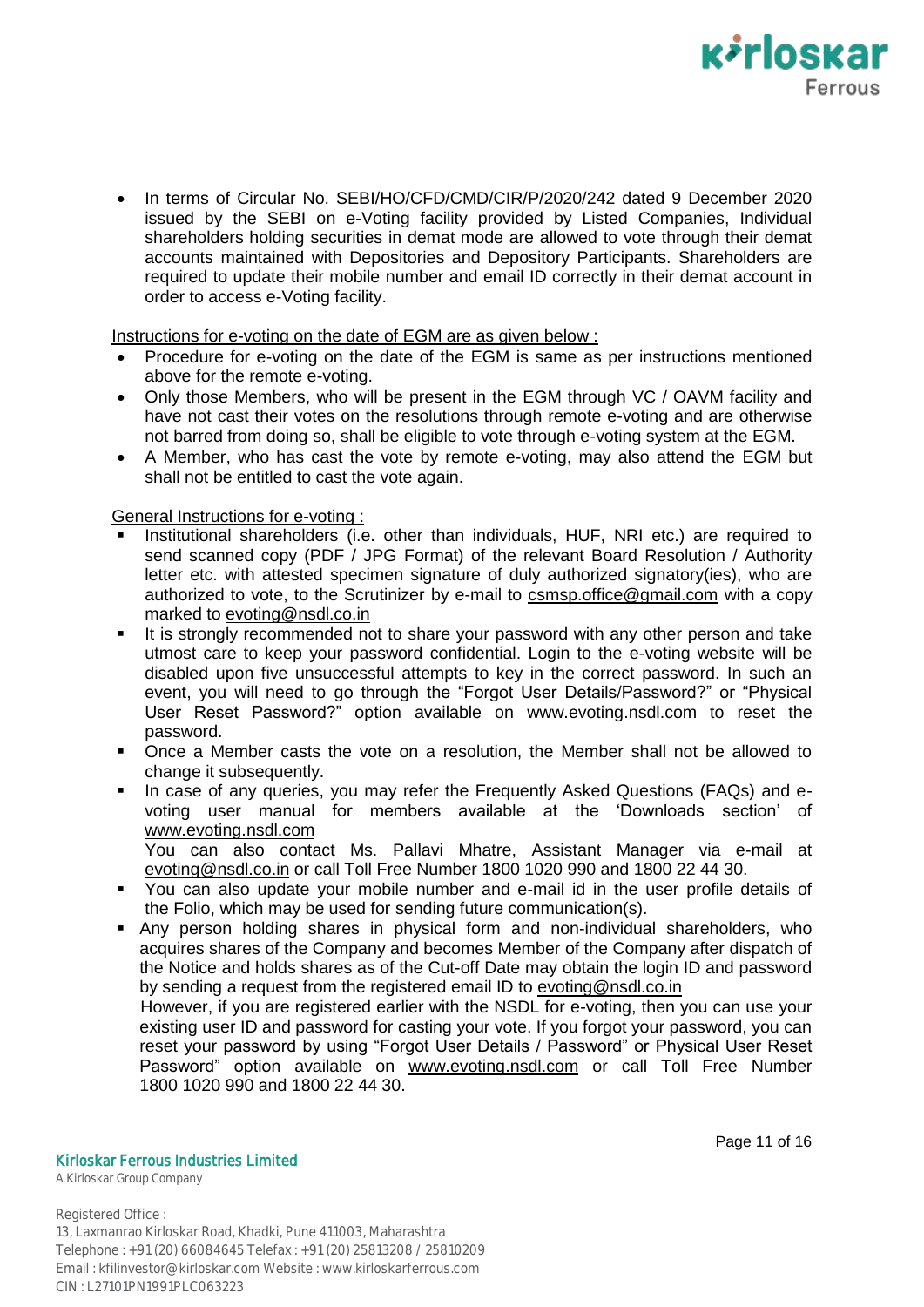

- In case of Individual Shareholders holding securities in demat mode, who acquire shares of the Company and becomes a Member of the Company after sending of the Notice and holding shares as of the Cut-off date may follow steps mentioned in the Notice of the EGM under "Access to NSDL e-Voting system".
- At the EGM, the Chairman shall, after discussion on the resolutions on which voting is to be held, allow voting with the assistance of scrutinizer, by use of e-voting facility for all those members, who are present at the EGM but have not cast their votes by availing the remote e-voting facility.
- Ms. Manasi Paradkar, Practicing Company Secretary (Membership No. FCS-5447 and and CP No. 4385) has been appointed as the Scrutinizer to scrutinize the e-voting process in a fair and transparent manner.
- After the conclusion of e-voting at the time of the EGM, the Scrutinizer will unblock the votes cast through remote e-voting / e-voting at the time of EGM and make, not later than forty eight hours of conclusion of the EGM, a consolidated Scrutinizer"s Report of the total votes cast in favour or against, if any, to the Chairman or any other Director, who shall countersign the same and declare the result of the voting forthwith.
- The Results declared alongwith the report of the Scrutinizer will be filed with the BSE Limited within stipulated time and will be placed thereafter on the website of the Company viz. www.kirloskarferrous.com and on the website of NSDL after declaration of results by the Chairman or any other Director.

#### Kirloskar Ferrous Industries Limited

A Kirloskar Group Company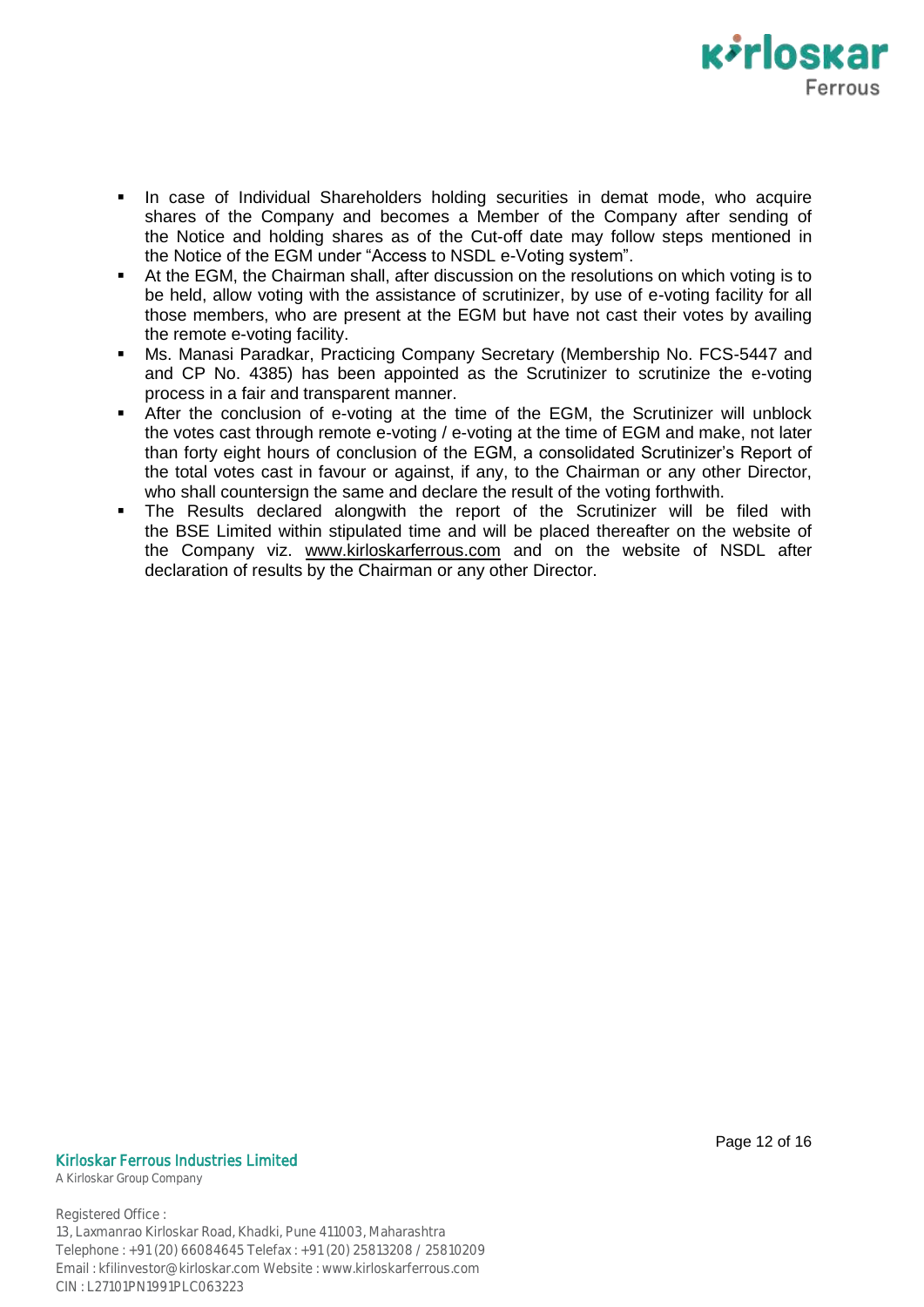

## **Statement setting out material facts pursuant to Section 102 of the Companies Act, 2013 and the SEBI (Listing Obligations and Disclosure Requirements) Regulations, 2015**

### **Item No. 1 of the Notice**

The Members of the Company at their annual general meeting held on 27 July 2021 have authorised the Board of Directors to borrow from time to time for the purpose of the business of the Company any sum or sums of money, which together with the monies earlier borrowed by the Company (apart from temporary loans obtained from the bankers of the Company in the ordinary course of business) may exceed at any time, the aggregate of the paid–up share capital of the Company, free reserves and the securities premium by a sum not exceeding ₹ 200 Crores.

With the financing requirements for proposed business and operations expansion plans and capital expenditure projects, it is proposed to seek the approval of the Members by way of special resolution pursuant to provisions of Section 180(1)(c) of the Companies Act, 2013 for enhancing the borrowing limits on long term basis.

None of the Directors, the Key Managerial Personnel of the Company and their relatives are, in any way, concerned or interested, financially or otherwise, in the said resolution.

The Board of Directors recommends the Special Resolution set out at Item No. 1 of the Notice for approval of the Members of the Company.

#### **Item No. 2 of the Notice**

Pursuant to the provisions of Section 186 of the Companies Act, 2013, a company can give any loan, guarantee, provide security or make investment in shares, debentures, etc. upto a sum of sixty percent of its paid-up capital, free reserves and securities premium account or hundred percent of free reserves and securities premium account, whichever is higher.

Pursuant to the resolution passed by the Board of Directors at its meeting held on 25 November 2021; the Company has entered into the Share Subscription Agreement with ISMT Limited ("Target Company") and certain persons forming the Promoter Group of the Target Company to acquire a majority stake by subscribing to 15,40,00,000 equity shares of ₹ 5 each for the aggregate consideration of ₹ 476.63 Crores by way of preferential allotment and sole control over the Target Company, subject to the approvals of the Members of the Company and the Target Company and necessary statutory and regulatory approvals. Further, the Company has entered into an Unsecured Loan Agreement with the Target Company to grant the loan of ₹ 194 Crores.

Since the proposed investment in equity shares would exceed the limits specified under sub-section (2) of Section 186 of the Companies Act, 2013; it is proposed to seek the approval of the Members of the Company by way of a special resolution.

Page 13 of 16

#### Kirloskar Ferrous Industries Limited

A Kirloskar Group Company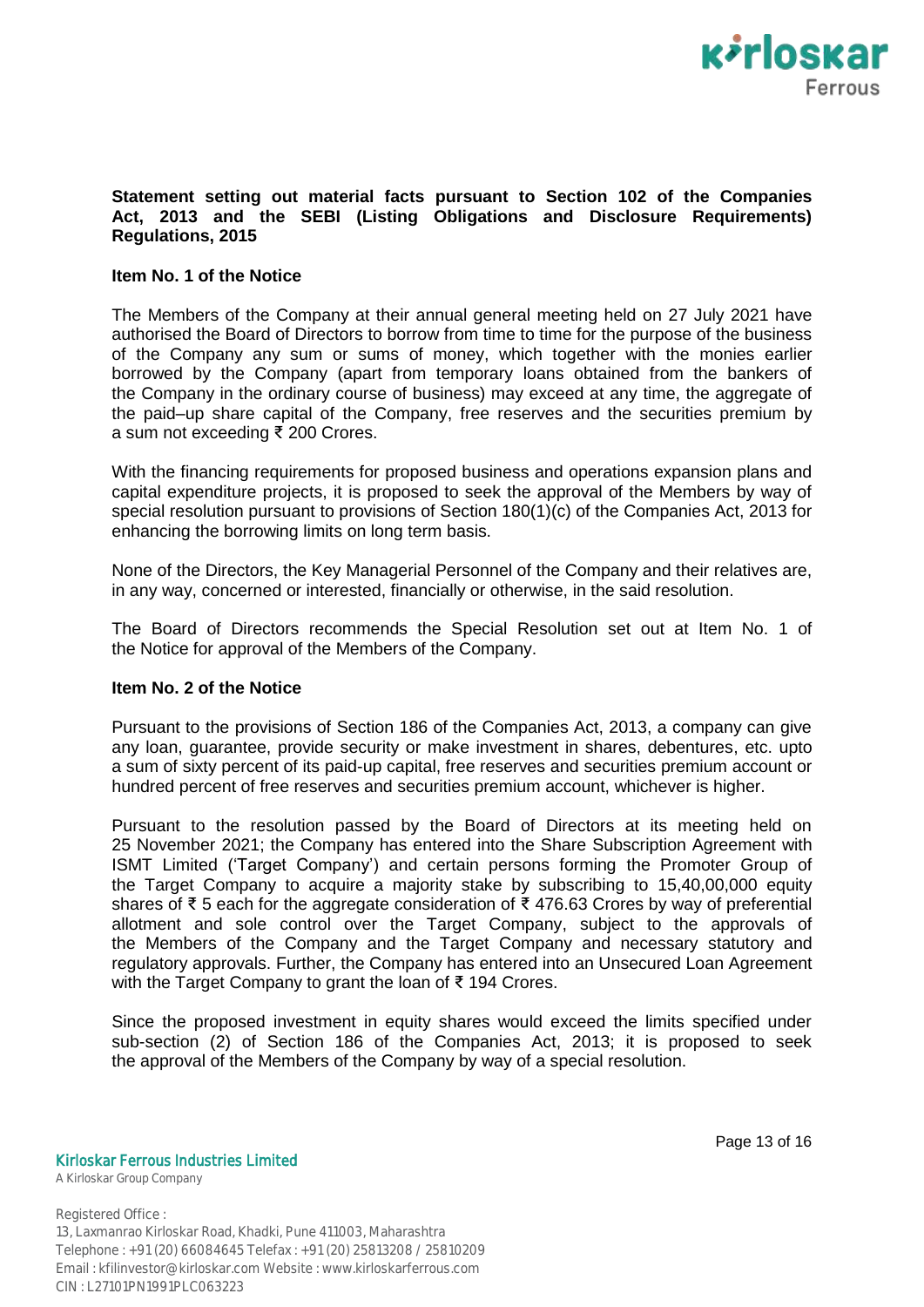

None of the Directors, Key Managerial Personnel of the Company and their relatives are, in any way, concerned or interested, financially or otherwise, in the said resolution.

The Board of Directors recommends the Special Resolution set out at Item No. 2 of the Notice for approval of the Members of the Company.

## **Item No. 3 of the Notice**

Pursuant to the resolution passed by the Board of Directors at its meeting held on 25 November 2021; the Company has entered into the Share Subscription Agreement with ISMT Limited ("Target Company") and certain persons forming the Promoter Group of the Target Company to acquire a majority stake by subscribing to 15,40,00,000 equity shares of ₹ 5 each for the aggregate consideration of ₹ 476.63 Crores by way of preferential allotment and sole control over the Target Company, subject to the approvals of the Members of the Company and the Target Company and necessary statutory and regulatory approvals.

The Board of Directors of the Company at its meeting held on 25 November 2021 has approved to borrow or raise funds by issuance of rated, listed, unsecured, redeemable, non-convertible debentures, in one or more tranches, on private placement basis for funding partially the acquisition of equity shares of the Target Company and for capital expenditure projects.

Pursuant to provisions of Sections 42, 71, 179 and other applicable provisions, if any, of the Companies Act, 2013 read together with the Companies (Prospectus and Allotment of Securities) Rules, 2014; a company offering or making an invitation to subscribe to the non convertible debentures on private placement basis is required to obtain the prior approval of the shareholders by way of a special resolution. Such an approval can be obtained once a year for all the offers and invitations made for such non convertible debentures during the year.

None of the Directors, Key Managerial Personnel of the Company and their relatives are, in any way, concerned or interested, financially or otherwise, in the said resolution.

The Board of Directors recommends the Special Resolution set out at Item No. 3 of the Notice for approval of the Members of the Company.

#### **Item No. 4 of the Notice**

Pursuant to provisions of Section 161 of the Companies Act, 2013, rules thereof and the Articles of Association of the Company and on recommendation of the Nomination and Remuneration Committee; the Board of Directors at its meeting held on 22 October 2021 has co-opted Mr. Venkataramani Sathya Moorthy (DIN : 00229998) as an Additional Director of the Company in the category of Independent Director with effect from 22 October 2021.

Kirloskar Ferrous Industries Limited

A Kirloskar Group Company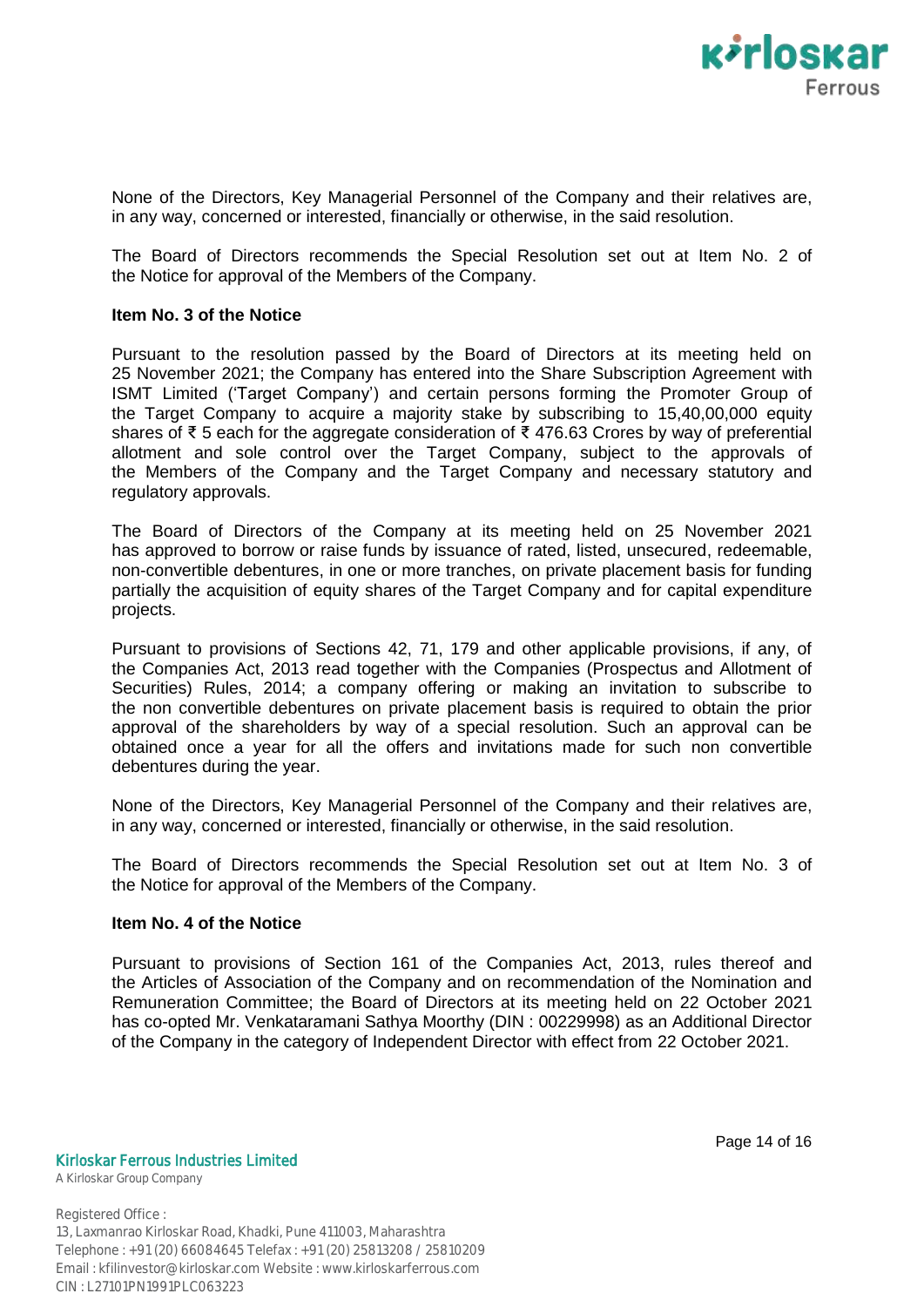

Pursuant to following provisions of the SEBI (Listing Obligations and Disclosure Requirements) Regulations, 2015 to be effective from 1 January 2022;

- The listed entity shall ensure that approval of shareholders for appointment of a person on the Board of Directors is taken at the next general meeting or within a time period of three months from the date of appointment, whichever is earlier.
- The appointment, re-appointment or removal of an independent director of a listed entity, shall be subject to the approval of shareholders by way of a special resolution.

The Company has received a notice in writing from a Member pursuant to provisions of Section 160 of the Companies Act, 2013 proposing his candidature for the appointment as a Director of the Company at its ensuing general meeting.

He is not disqualified from being appointed as a Director in terms of Section 164 of the Companies Act, 2013 and has given his consent to act as a Director. Further, the Company has received declarations from him stating that he meets the criteria of independence as prescribed in Section 149(6) of the Companies Act, 2013 and the SEBI (Listing Obligations and Disclosure Requirements) Regulations, 2015 and that he has not been debarred or disqualified from holding the office as a Director by the Securities and Exchange Board of India (SEBI) or the Ministry of Corporate Affairs or any such statutory / regulatory authority.

In the opinion of the Board of Directors; he possesses integrity, expertise and experience and fulfills the conditions for the appointment as an Independent Director as specified under the Companies Act, 2013 and the SEBI (Listing Obligations and Disclosure Requirements) Regulations, 2015, as amended and he is independent of the management of the Company. He holds valid registration certificate with the Databank of Independent Directors and has passed the online proficiency self-assessment test.

A draft copy of letter of appointment as an Independent Director of the Company setting out terms and conditions of appointment, including remuneration, is available for inspection by the Members at the website of the Company viz. www.kirloskarferrous.com

Brief Profile of Mr. Venkataramani Sathya Moorthy is as given below :

Mr. Venkataramani Sathya Moorthy, aged 59 years, is a graduate in science and a Fellow Chartered Accountant by profession. He has been in practice of Indirect taxes for more than 25 years in the areas of advisory, assessments, appeals, representation before the tribunals, enforcement authorities, etc. He was associated with the partnership firm 'Singhvi, Dev & Unni', Chartered Accountants in various capacities such as employee, partner and advisor for around 30 years and is now in independent practice since January 2020.

He is associated as a member of various committees constituted by trade bodies, professional associations, chambers of commerce, the Institute of Chartered Accountants of India, etc. He is a regular speaker as well as a faculty in the areas of sales tax, value added tax and GST at the State and National level. He has co-authored few books in the subjects of VAT and GST.

#### Kirloskar Ferrous Industries Limited

A Kirloskar Group Company